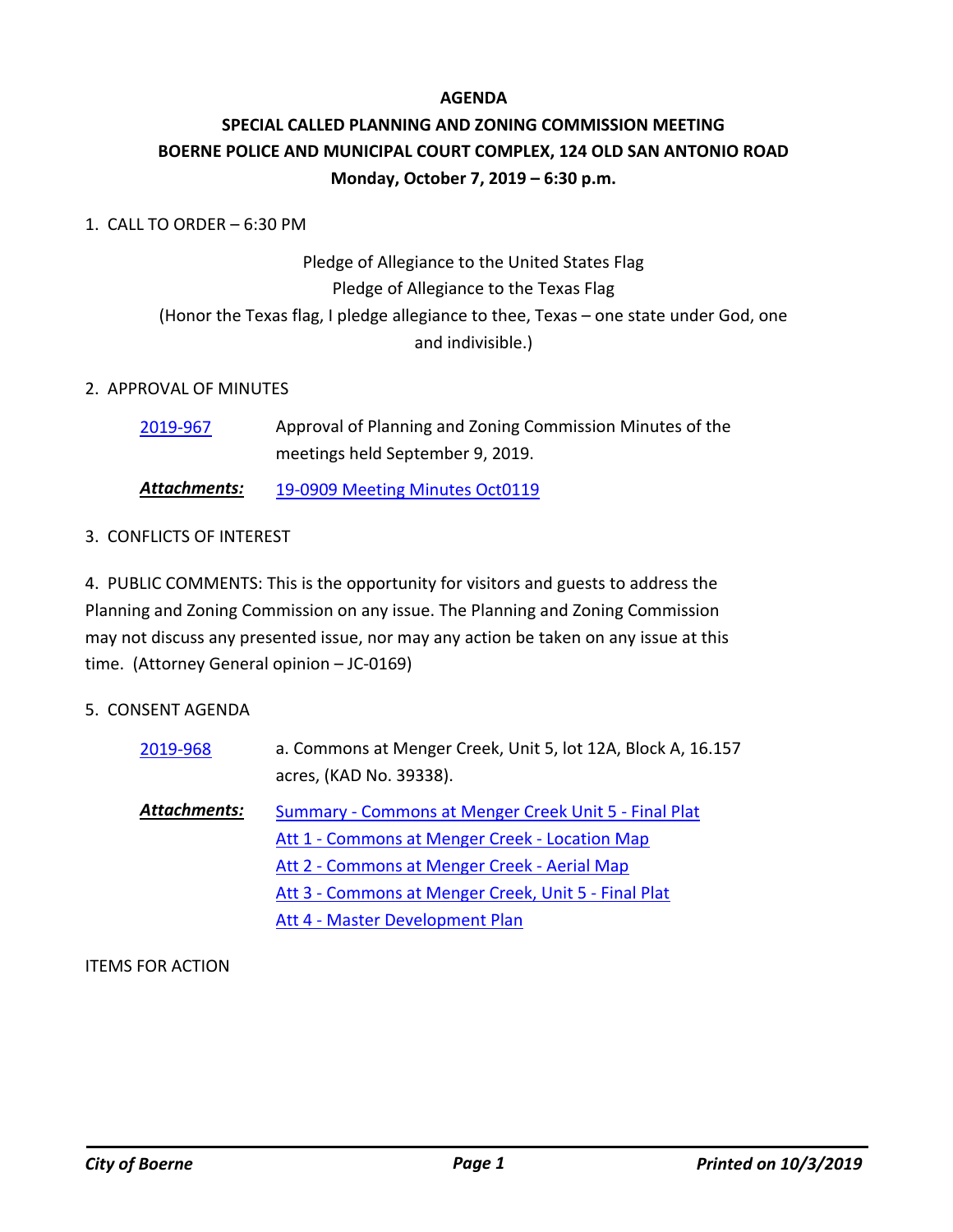| <b>Commission</b> |                     |                                                                                                                                                                                                                                  |
|-------------------|---------------------|----------------------------------------------------------------------------------------------------------------------------------------------------------------------------------------------------------------------------------|
| 6.                | 2019-969            | Consider the proposed creative alternative for a $+/- 1.7$ acre<br>portion of 36756 Interstate Highway 10 at Johns Road, on behalf<br>of Lique Design Studio (KAD No. 14392). Take necessary action.                             |
|                   | Attachments:        | <b>Summary - C-Store Creative Alternative</b><br>Att 1 - John's Road - Location Map<br>Att 2 - John's Road - Aerial Map<br><b>Att 3 - Letter Requesting Creative Alternative</b><br>Att 4 - Renderings                           |
| 7.                | 2019-970            | Consider the driveway variance request for 12 Herff Road, 4.349<br>acres, (KAD No.15815). Take necessary action.                                                                                                                 |
|                   | <b>Attachments:</b> | Summary - 12 Herff - Driveway Variance<br>Att 1 - 12 Herff - Location<br>Att 2 - 12 Herff - Aerial Map<br>Att 3 - 12 Herff - Proposed driveway location<br>Att 4 - 12 Herff - Survey<br><b>Att 5 - Variance Application</b>      |
| 8.                | 2019-971            | Consider the Development Plat for the Ranch Empire, LLC, located<br>at 01 Upper Cibolo Creek Road, 2.367 acres, (KAD No. 12961).<br>Take necessary action.                                                                       |
|                   | <b>Attachments:</b> | <b>Summary - Ranch Empire LLC</b><br>Att 1 - Ranch Empire - Location Map<br>Att 2 - Ranch Empire - Aerial Map<br>Att 3 - Ranch Empire LLC - Final Plat                                                                           |
| 9.                | 2019-972            | Consider the Preliminary Plat for The Birch at Spencer Ranch<br>Phase 1A, 1,875 linear feet for a Primary Collector, 94' ROW, in<br>ETJ, 4.21 acres, (KAD Nos.14916 & 63687). Take necessary<br>action.                          |
|                   | <b>Attachments:</b> | Summary - Birch at Spencer Ranch, Phase 1A - Preliminary Plat<br>Att 1 - Birch at Spencer Ranch, Phase 1A - Location Map<br>Att 2 - Birch at Spencer Ranch, Phase 1A - Preliminary Plat<br>Att 3 - Master Planned Community Plan |

**Planning and Zoning Community Community Agenda** Community Community Community Community Planning and Zoning Community Agenda

**Agenda**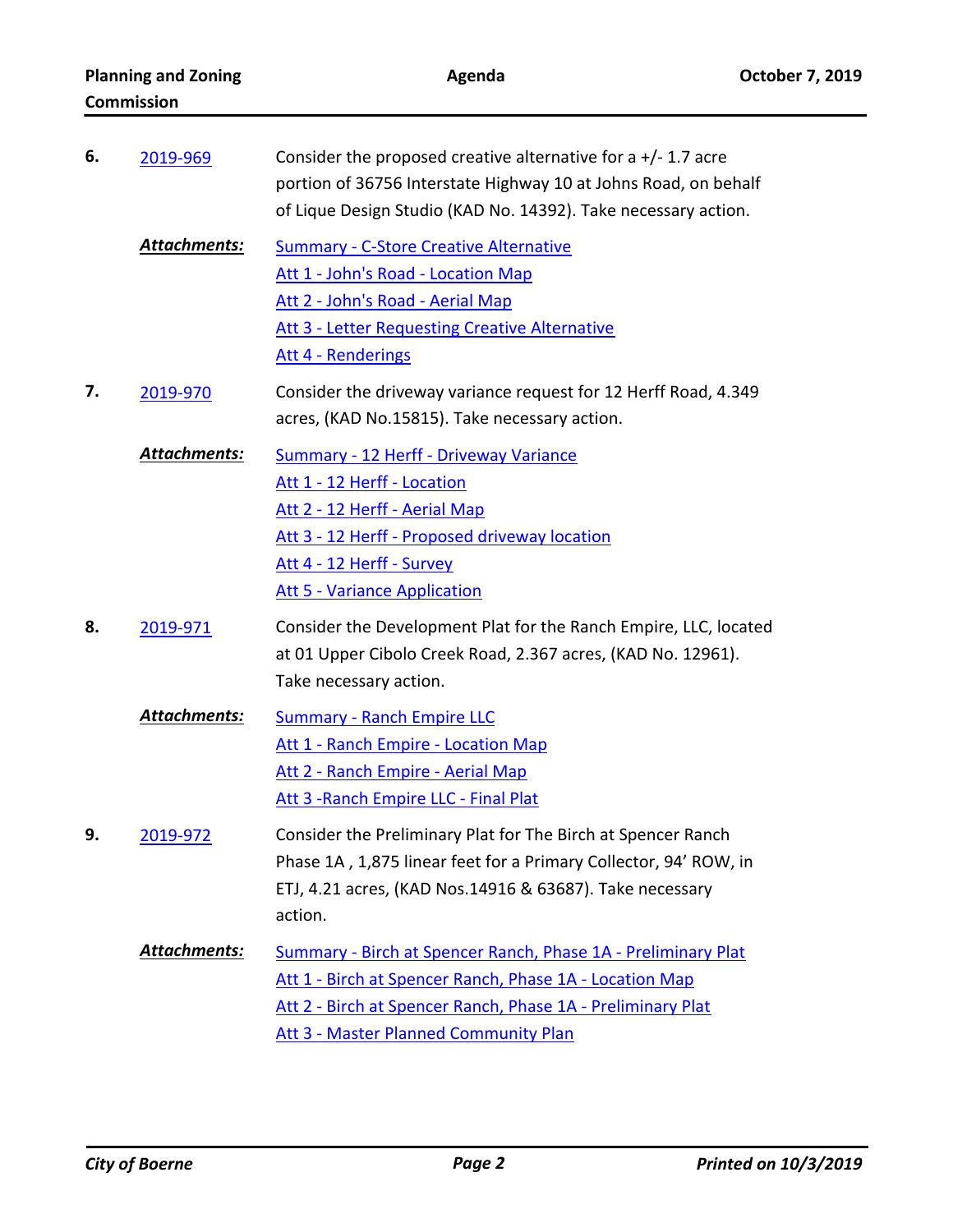| 10. | 2019-973     | Consider the Preliminary Plat for The Birch at Spencer Ranch<br>Phase 1B, 60 residential lots, 3 open space lots, 2.61 acres of<br>right-of-way in ETJ, 21.27 acres. (KAD Nos.14916 & 63687). Take<br>necessary action.                |
|-----|--------------|----------------------------------------------------------------------------------------------------------------------------------------------------------------------------------------------------------------------------------------|
|     | Attachments: | Summary - Birch at Spencer Ranch, Phase 1B - Preliminary Plat<br>Att 1- Birch at Spencer Ranch, Phase 1B - Location Map<br>Att 2 - Birch at Spencer Ranch, Phase 1B - Preliminary Plat<br><b>Att 3 - Master Planned Community Plan</b> |
| 11. | 2019-974     | Consider the Preliminary Plat for Shoreline, Phase 2, 34<br>Residential lots, 3 open space lots, 8.06 acres, (KAD No. 302217).<br>Take necessary action.                                                                               |
|     | Attachments: | Summary - Shoreline Park, Phase 2<br>Att 1 - Shoreline Park, Phase 2 - Location Map<br>Att 2 - Shoreline Park, Phase 2 - Aerial Map<br>Att 3 - Preliminary Plat Submittal                                                              |

#### 12. ITEMS FOR DISCUSSION

| 2019-976 | a. Proposed revisions to the City of Boerne Zoning Ordinance No.    |
|----------|---------------------------------------------------------------------|
|          | 2007-64, Article 1, In General, Section 06. Definitions, Article 8, |
|          | Historic Landmark/Historic District Preservation, adding            |
|          | Section13, Demolition of Historic Structures, and amending the      |
|          | subsequent section numbers.                                         |
| 2019-977 | b. Presentation by Carissa Cox with Mosaic to discuss Design        |
|          | Chapters (residential, nonresidential, subdivisions,                |
|          | environmental) of UDC.                                              |
| 2019-978 | c. Potential additional meetings - workshop or discussion items     |

13. COMMENTS FROM COMMISSION/LEGAL COUNSEL/STAFF - No discussion or

action may take place

## 14. ADJOURNMENT